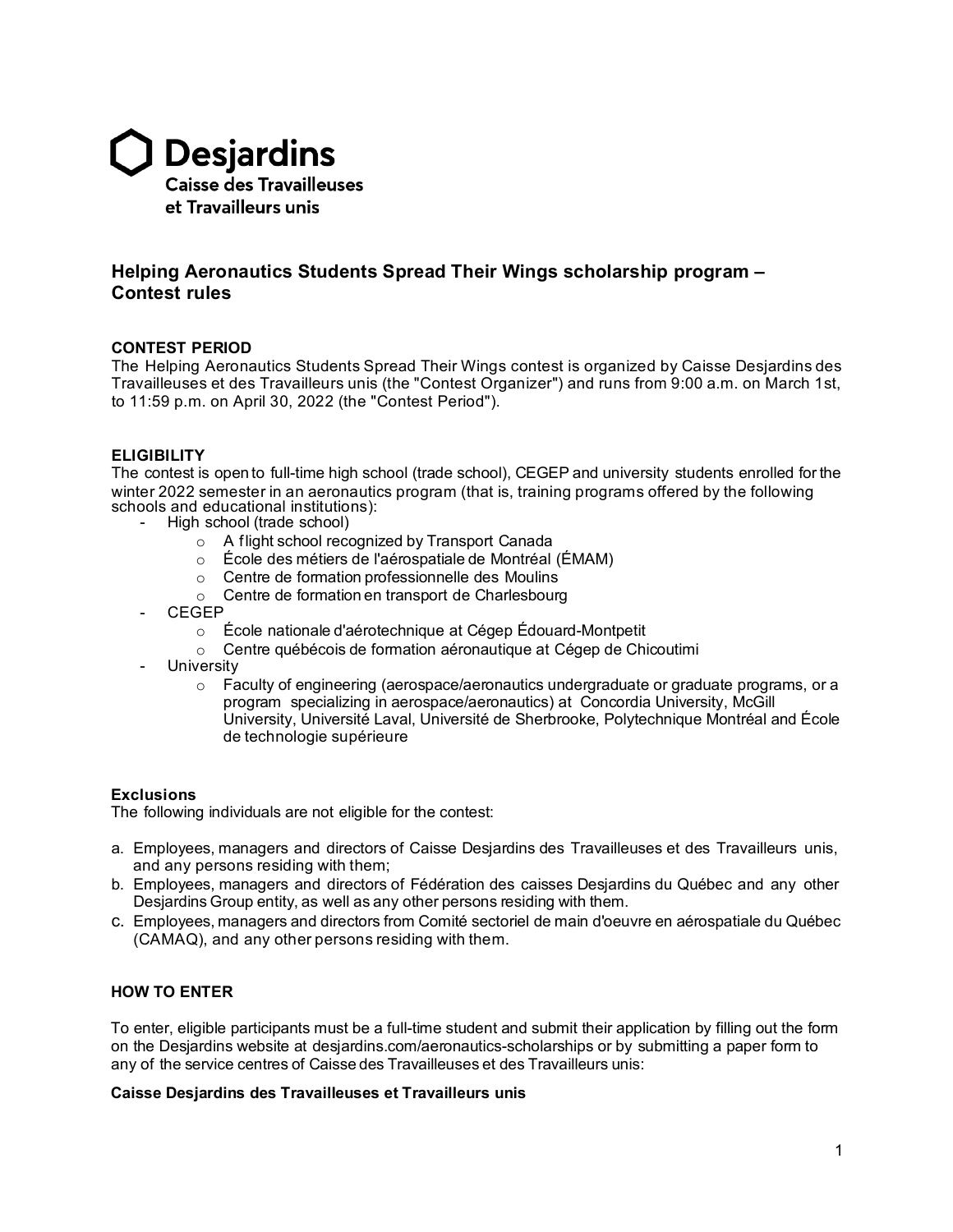2800–565 Boulevard Crémazie Est Montreal (Québec) H2M 2V6

#### **Centre financier de l'Aéronautique – Ville Saint-Laurent**

300–4625 Boulevard de la Côte-Vertu Ouest Saint-Laurent (Québec) H4S 1C8

**No purchase or consideration required.** To enter the contest without purchase or consideration, eligible participants must clearly handwrite their name, address (including city and postal code), telephone number and the date, along with an original text of approximately 50 words on the following topic: "What motivates you to pursue a career in aeronautics?" They must place it in a postage-paid envelope and mail it to: 2800– 565 Boulevard Crémazie Est, Montreal QC H2M 2V6. Entries without purchase or consideration must be postmarked no later than the final day of the contest—April 30, 2022— failing which they will be void. Upon receipt, the contest entry will automatically be registered and provide 1 chance to win. Limit 1 entry per stamped envelope. All such entries will be subject to the same terms and conditions as other entries. Mechanical reproductions will not be accepted. Entries are the property of the Contest Organizer and will not be returned.

Limit 1 entry per eligible participant regardless of entry method used.

### **PRIZES**

 $\triangleright$  There are 11 prizes to be won, worth a total of \$10,000. They are as follows:

| 2 scholarships of \$500:<br>For high school students                                                                   | total: \$1,000 |
|------------------------------------------------------------------------------------------------------------------------|----------------|
| 2 scholarships of \$750:<br>For CEGEP students                                                                         | total: \$1,500 |
| 2 scholarships of \$2,500:<br>For university students                                                                  | total: \$5,000 |
| 5 encouragement scholarships of \$500:<br>Drawn from the entries that weren't selected for any of the above categories | total: \$2,500 |

The winner must pay for anything not included in the above description.

The winner, and not the Contest Organizer or the persons on whose behalf the contest is held, is solely responsible for paying any taxes that may arise from the awarding of the prize.

#### **DRAW**

Winners will be randomly selected by computerized draw. The draw will be held at 2:00 p.m. on May 13, 2022, in the presence of witnesses at the offices of the Contest Organizer, located at 2800–565 Boulevard Crémazie Est in Montreal.

The odds of winning depend on the number of eligible entries received during the Contest Period for each of the categories. The winners will be officially announced at the CAMAQ's annual general meeting on June 15, 2022.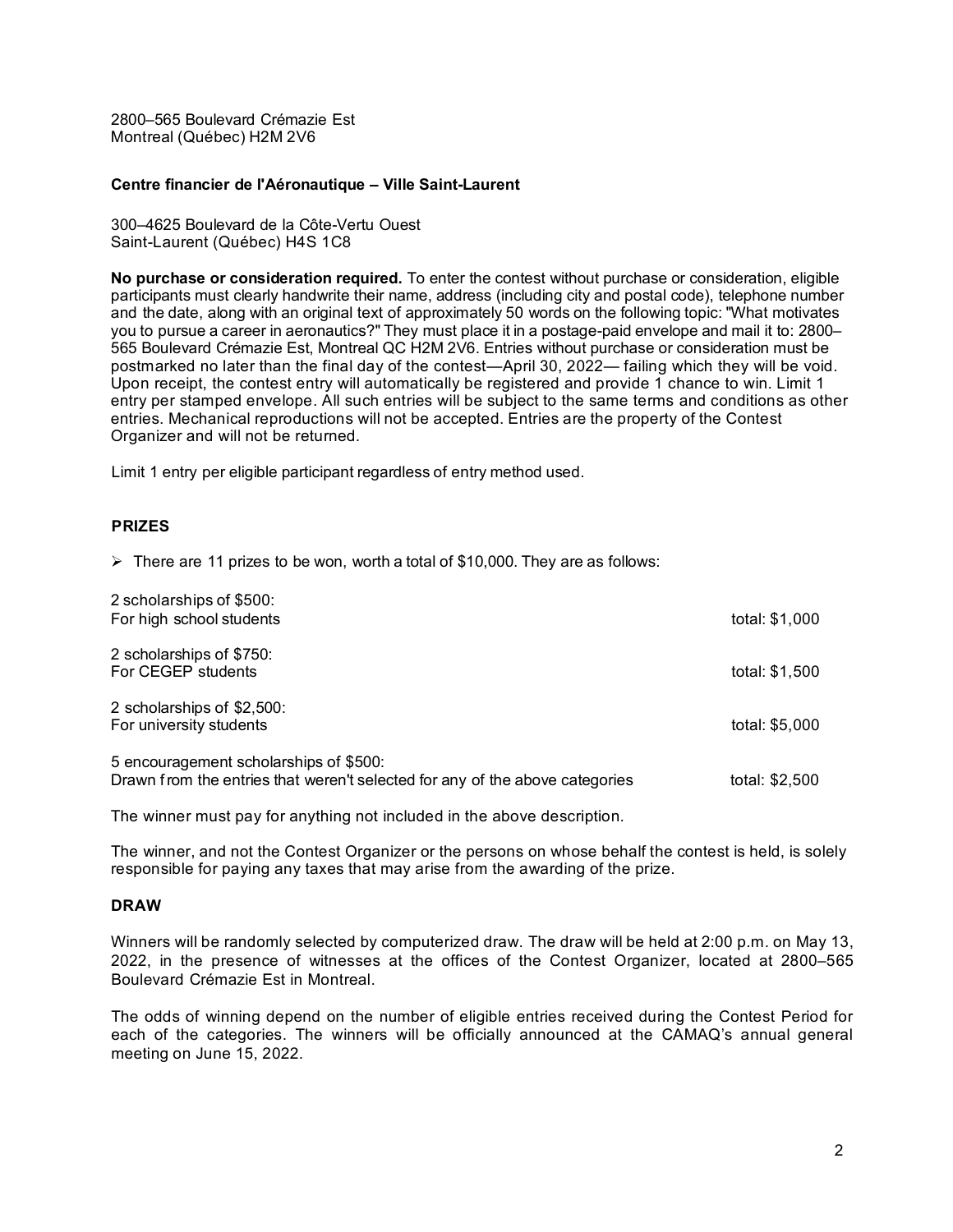# **GENERAL CONDITIONS**

- 1. To be declared a winner, the selected participant must:
	- a) Be reached by phone by the Contest Organizer within 10 days of the draw. The selected participant must be reached within 2 attempts and will have 48 hours to return the Contest Organizer's call after receiving a voicemail from the Contest Organizer, if applicable, failing which they will forfeit the prize;
	- b) Confirm that they meet the eligibility conditions and other requirements of these contest rules;
	- c) Provide official documentation from their educational institution confirming their status as a full -time or part-time student for the winter 2022 semester.
	- d) Correctly answer, unaided, the mathematical skill-testing question on the entry form.
	- e) Sign the declaration and release form (the "Declaration Form") sent to them by mail, email or fax and return it to the Contest Organizer within ten (10) business days of receipt; If the selected participant is a minor, their parent or legal guardian must sign the form.

Should the selected participant fail to meet any of the above-mentioned terms or any other condition in these contest rules, they will be disqualified and, at the Contest Organizer's discretion, the prize will be cancelled or a new draw will be held for the prize, in accordance with these contest rules, until a participant is selected and declared the prizewinner. In such a case, the same terms and conditions will apply and be adapted as necessary.

2. **Awarding of prizes.** Within 15 days of receiving the Declaration Form, the ContestOrganizer will send a letter to the winners describing how to claim the prize. Should the selected participants refuse the prize, the Contest Organizer will be released from all obligations related to the awarding of the prize and may, at its discretion, cancel the prize or hold a new draw in accordance with the procedure described in the previous section.

#### and

If the winner is a minor and resides in Quebec, the prize may be claimed only by the person who entered the contest with the written consent of a parent or guardian, who will confirm the participant's age and compliance with all the terms and conditions of the contest and release the Contest Organizer and the persons on whose behalf the contest is held from any liability with respect to damage or loss arising f rom entry in the contest, the awarding or use of the prize, the quality of the prize, any prize defect or loss during transport, by signing the Declaration Form.

- 3. **Verification.** All entries and Declaration Forms may be subject to verification by the Contest Organizer. Any entry that is incomplete, inaccurate, illegible, mechanically reproduced, mutilated, fraudulent, registered or submitted late, contains an invalid telephone number or is otherwise non-compliant may be rejected and will not entitle the participant to the prize.
- 4. **Disqualification.** Anyone who enters or attempts to enter this contest by means that do not comply with these contest rules or that are unfair to other participants (like via hacking or using a voting group or false names) will be automatically disqualified and may be reported to the appropriate legal authorities.
- 5. **Contest operation.** Any attempt to undermine the legitimate conduct of the contest is a violation of civil and criminal laws. If any such attempts are made, the Contest Organizer reserves the right to rejectthe participant's entries and obtain redress under the law.
- 6. **Acceptance of prizes.** Prizes must be accepted as described in these contest rules and cannot be exchanged, substituted, or transferred to anyone else, except as stipulated in these contest rules.
- 7. **Limitation of liability.** If the Contest Organizer is unable to award the prize as described herein, it reserves the right to award a like prize of equal value or, at its sole discretion, to award the monetary value of the prize indicated herein. Under no circumstances will the Contest Organizer be required to award more prizes or to award a prize other than in accordance with these contest rules.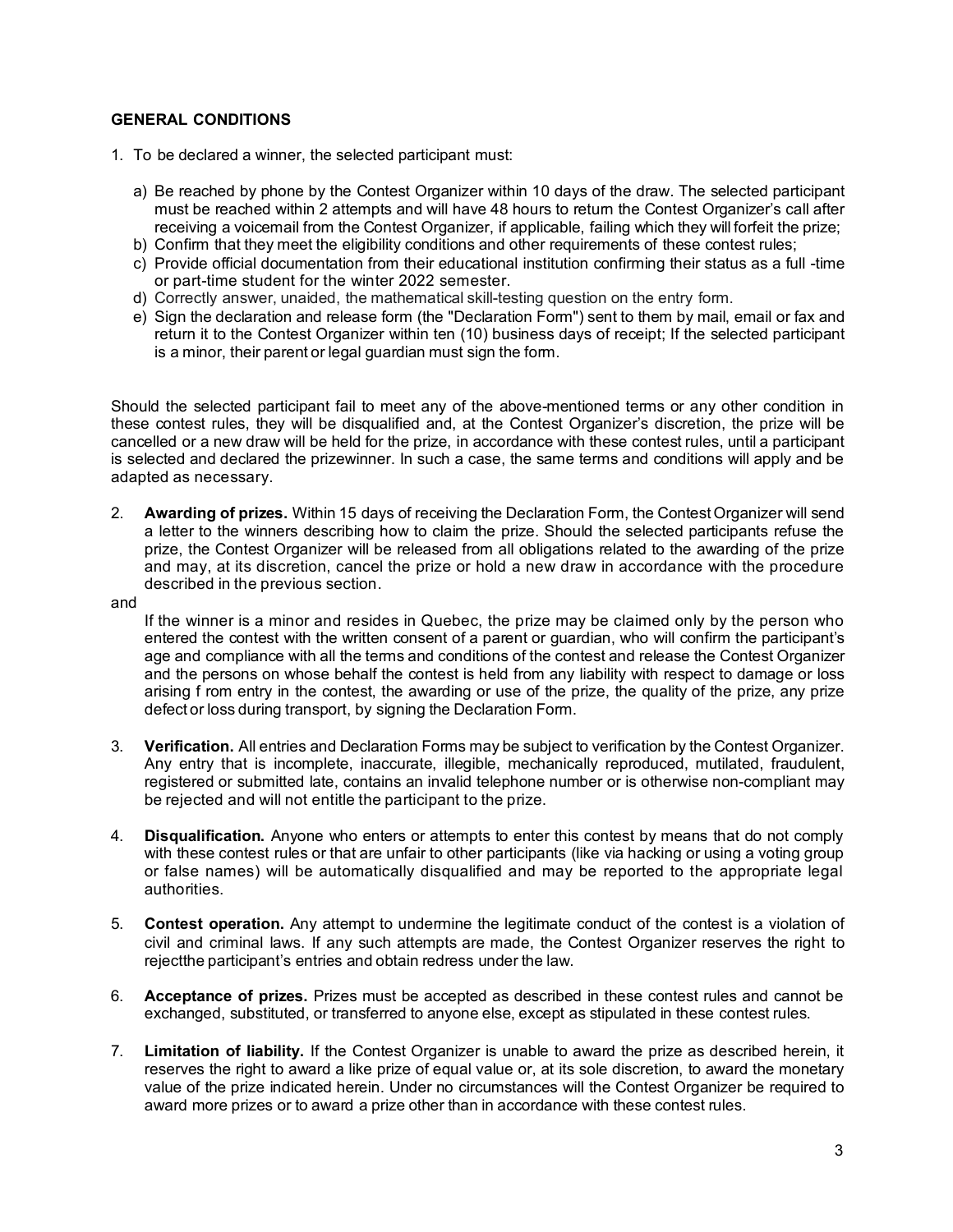- 8. **Limitation of liability: Use of prize.** Winners release the Contest Organizer and the persons on whose behalf the contest is held from any liability for damage that may arise from entering the contest or from accepting or using the prize. Winners acknowledge that upon receipt of the prize or the letter confirming that they have won the prize, fulfillment of prize-related obligations becomes the sole and exclusive responsibility of the various product and service providers. Winners undertake to sign a Declaration Form to this effect. Winners acknowledge that the only applicable guarantee is the usual manufacturer's warranty.
- 9. **Limitation of liability: Contest operation.** The Contest Organizer and the persons on whose behalf the contest is held cannot be held liable for any malfunction of any computer component, software or line of communication, the loss or absence of network communication, or any transmission that is faulty, incomplete, incomprehensible, or deleted by any computer or network and which may limit or prevent any person f rom reading the contest rules. Furthermore, the Contest Organizer cannot be held liable for any loss or damage that may be caused, directly or indirectly, in whole or in part, by any web page, software or other download or by the transmission of any information concerning contest entry. More specifically, if the administration, security, impartiality, integrity or operation of the contest is corrupted or seriously affected by reason of a virus, bug, alteration, unauthorized intervention, fraud, technical failure or any other reason, the Contest Organizer reserves the right to cancel, (subject to approval by the Régie in Quebec), modify, extend or suspend the contest without prior notice.
- 10. **Limitation of liability: Receipt of entries.** The Contest Organizer and the persons on whose behalf the contest is held cannot be held liable for entries that are lost, misdirected or late, including as a result of a postal service-related problem or any breakdown, for any reason whatsoever, of the website during the Contest Period, including any damage to a participant's computer or mobile device.
- 11. **Limitation of liability: Situation beyond the Contest Organizer's control.** The Contest Organizer and the persons on whose behalf the contest is held cannot be held liable in any way whatsoever in the event their inability to act results from a fact or situation beyond their control, or from a strike, lockout or other labour dispute occurring in the organizations or companies whose services are used for contest operation.
- 12. **Contest changes.** The Contest Organizer reserves the right to, at its sole discretion, cancel, terminate, modify, or suspend this contest, in whole or in part, in the event of the occurrence of any event or human intervention that could alter or influence the administration, security, impartiality or operation of the contest as stipulated in these contest rules, subject to the authorization of the Régie des alcools, des courses et des jeux du Québec, if applicable. The Contest Organizer cannot be held liable should such an event or intervention occur.
- 13. **Termination of the contest.** If the contest must be terminated, in whole or in part, for any reason whatsoever before the closing date provided in these contest rules, the Contest Organizer may, at its sole discretion, award the prizes by choosing from all eligible entries duly received up to the date of the event resulting in the termination of the contest.
- 14. Under no circumstances will the Contest Organizer be required to award more prizes or to award a prize other than in accordance with these contest rules.
- 15. **Limitation of liability: Contest entry.** By entering or attempting to enter the contest, participants agree to indemnify the Contest Organizer or persons on whose behalf the contest is held for any damage that may result fromentering or attempting to enter the contest.
- 16. By accepting the prize, winners authorize the Contest Organizer and the persons on whose behalf the contest is held and caisses belonging to the Fédération des caisses Desjardins du Québec to use, if required, their name, photo, likeness, voice, place of residence and prize statement for publicity purposes without any form of compensation.